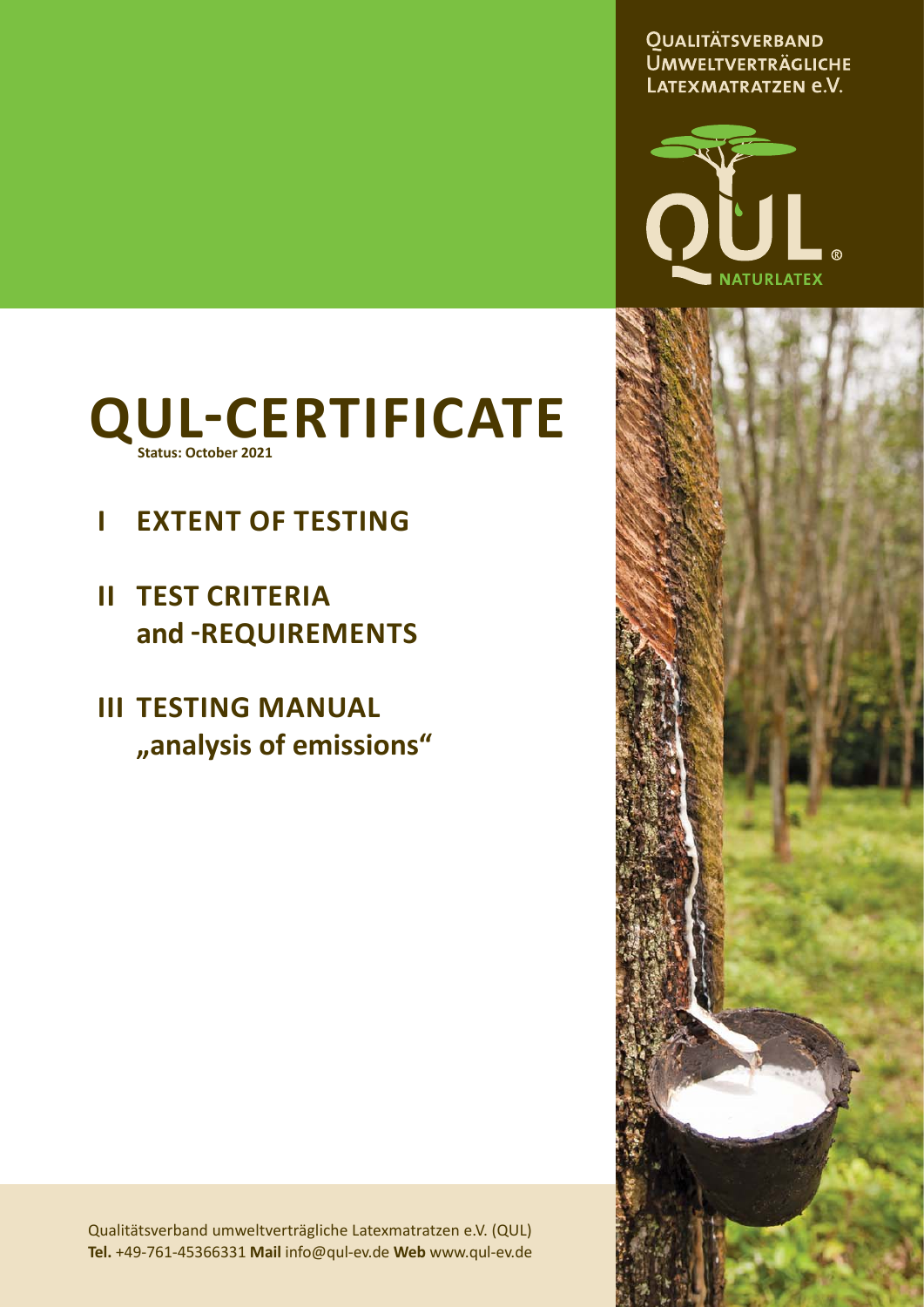# **CHEMICAL TEST**

#### *Test of the basic toxicological requirements*

#### **Tests in the latex core**

Natural latex / synthetic latex shares Filler shares Nitrosamine Volatile organic compounds (VOC) Carbon disulfide (CS2) Formaldehyde Acetaldehyd **Odour** 

#### Tests in the rubberized coir, rubberized horse hair<sup>1)</sup>

Natural latex / synthetic latex shares Nitrosamine Volatile organic compounds (VOC) Carbon disulfide (CS2) Formaldehyde Acetaldehyde **Odour Pesticides** Pyrethroids Chlorophenols (PCP, TeCP) o-phenyl phenol (sample) <sup>1)</sup> horse hair additionally: Alkylphenol(ethoxylates)

# Testing in fillers from plant and animal fibres<sup>1)</sup>

Testing in fillers from plant and animal fibres1) Pesticides Pyrethroids Chlorophenols (PCP, TeCP) o-phenyl phenol (sample) Formaldehyde  $1)$  Alkylphenol(ethoxylates) in animal fibers Optical brighteners

#### **Testing in cover materials from plant and animal fibres<sup>1)</sup>**

**Pesticides** Pyrethroids Chlorophenols (PCP, TeCP) o-phenyl phenol (sample) Triclosan Formaldehyde pH value Optical brighteners 1) Alkylphenol(ethoxylates) in animal fibers Arsenic- and Antimony-Compounds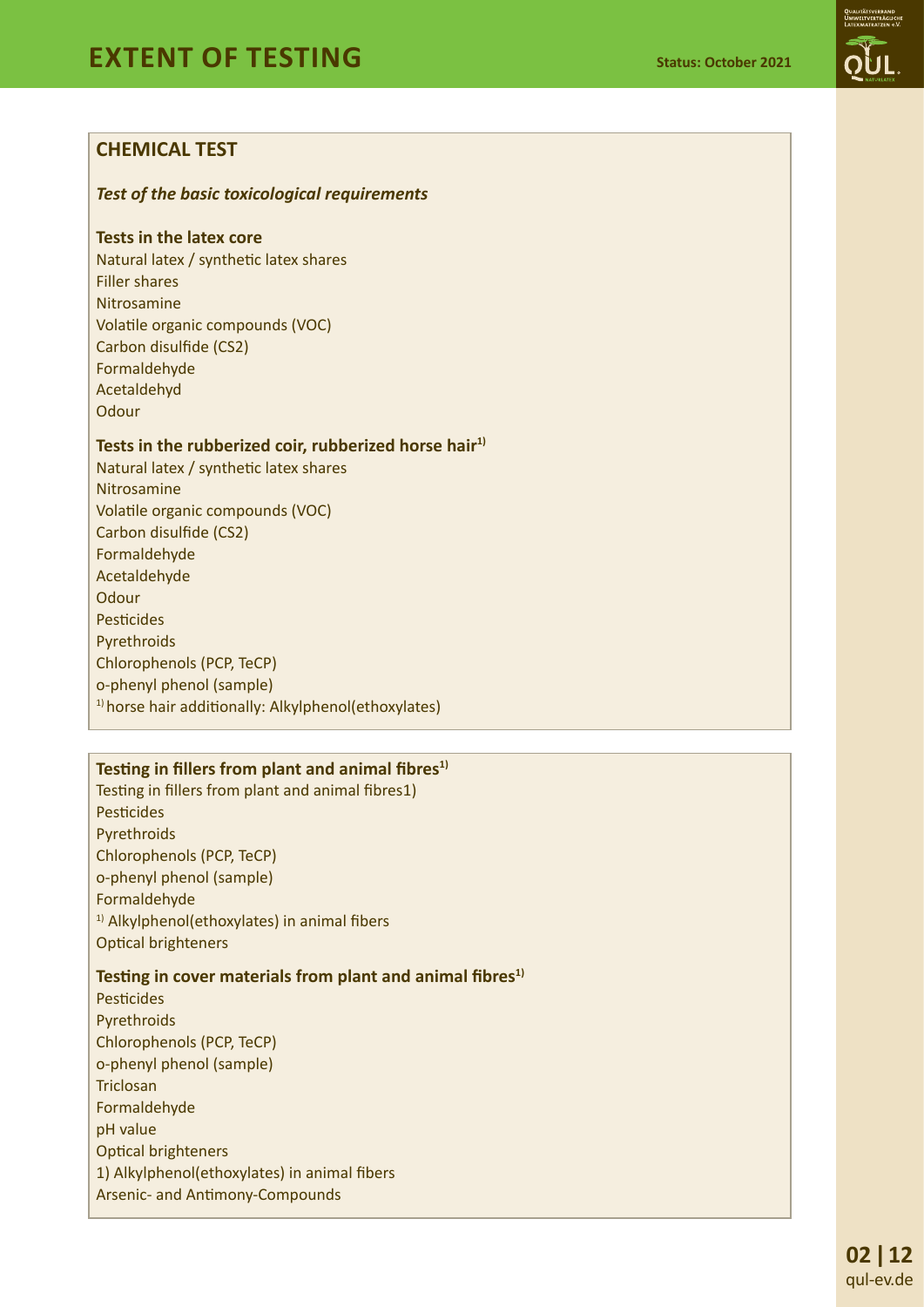

AOX (organic halogenated compounds) Organotin compounds (TBT/DBT) Heavy metals (as per IVN standard for infant clothing) Azo-colorants (amines as per LMBG regulations) Saliva / sweat resistance Sweat resistance alkaline / acidic Water resistance Friction resistance **Phthalates** 

#### **Testing of the complete mattress structure**

Testing of parameters as above.

The partial testing and certification of the mattress core for VOC, CS2 and nitrosamine is recognized for the certification of the complete mattress as per QUL standard.

#### **Information about the contents**

The mattress does not contain plastics. The mattress does not contain flame retardants. The latex core does not contains halogenated preservatives The latex core does not contain UV stabilizers. The covers do not contain optic brighteners The cotton content in covers comes entirely from organic certification The mattress does not contain PVC The packaging does not contain PVC Butadiene and phthalate are not contained in the utilized materials Separating fleeces (synthetic) are not contained

#### **Mechanical Testing according to DIN EN 1957**

#### **Extent of testing for the QUL-Certificate**

The QUL certificate includes the complete chemical testing. The certificate makes reference to the partial testing of all contained substances, including statements of the testing reports and the testing laboratories of the QUL. Testing takes place  $1 \times$  annually as per the criteria of the QUL.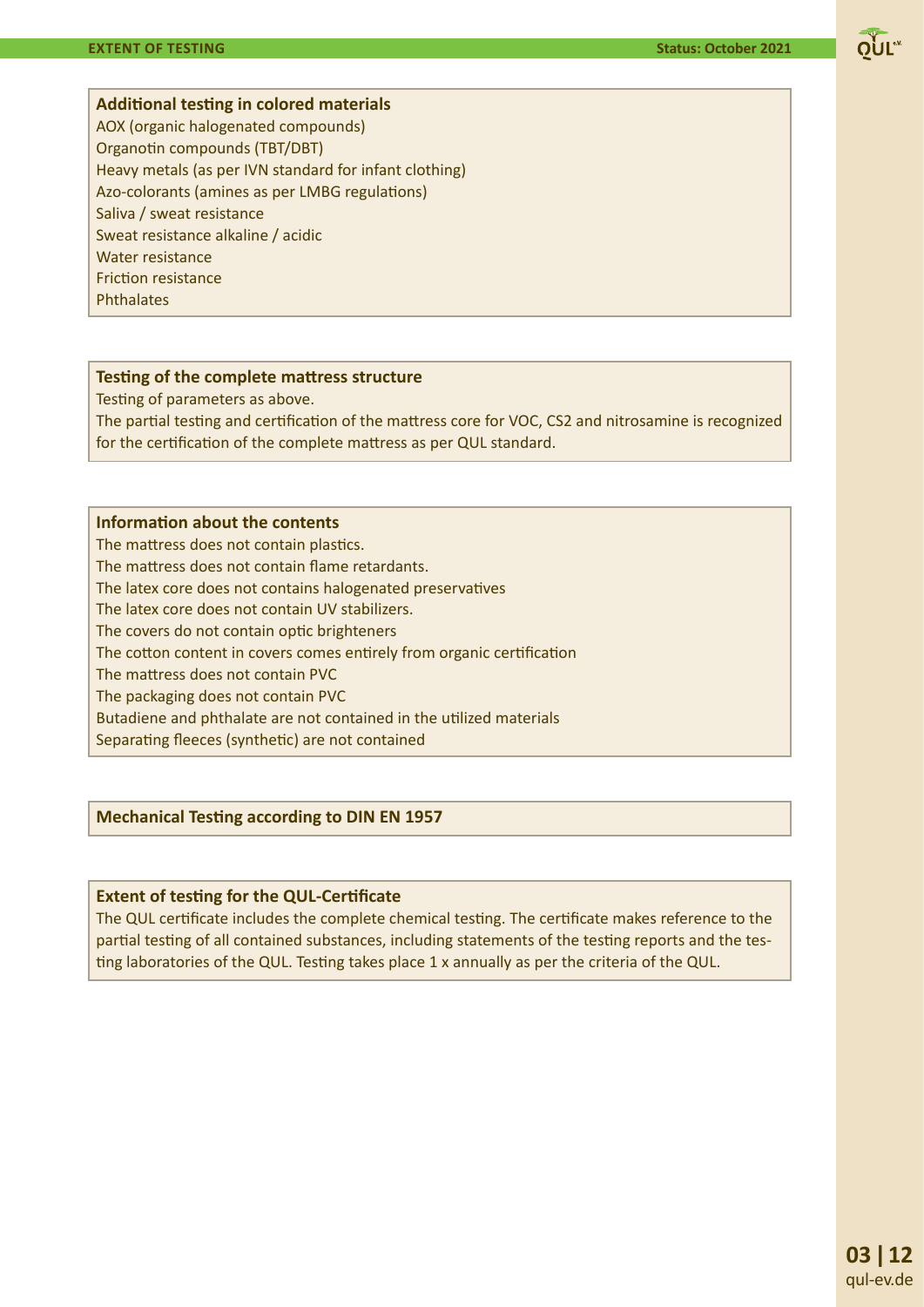

#### **Test Laboratory: eco-INSTITUT GmbH**

#### **Products**

Natural-latex mattresses and pillows, futons with covering materials and upholstery / padding materials of plant & animal fibres (cheep wool, linen, cotton, kapok, coconut/latexed coconut, horsehair/latexed horshair, Tencel (lyocell))

#### **A Basic requirements**

- Full declaration of materials
- Minimisation requirements for substances with dangerous properties according to dangerous substances regulations.
- Compliance with requirements for harmful substances (refer to C laboratory examinations)
- Compliance with the provisions of the European (e.g. REACH Regulation (EC) No. 1907/2006 and Biocidal products Regulation (EU) 528/2012) and German chemicals legislation
- Materials with the following classifications may not be used in the product:
	- Substances according to Regulation (EC) No. 1272/2008 Category Carc. 1A and 1B, Muta. 1A and 1B, Repr. 1A and 1B
	- Substances according to national law (TRGS 905): Category K1A and K1B, M1A and M1B, R1A and R1B
	- Substances according to MAK lists lll1 and III2
	- Substances according to IARC groups 1 and 2A
	- Substances requiring official approval as per Appendix XIV of the REACH regulations
	- Substances of very high concern according to REACH Regulation (EC) No. 1907/2006, Article 59, paragraph 1 (SVHC, Candidate List)
	- POPs (Persistent Organic Pollutants) according to Regulation (EC) No 850/2004
	- Arsenic, lead, cadmium, mercury and compounds
	- Organic compounds of tin
	- Antimony trioxide
	- HFC
	- Organophosphates
	- Organic halogenated compounds
	- Pyrethroids
	- Phthalatic acid esters, Terephthalatic acid esters (apart from PET), DINCH
- Substances with the following classification (H-phrase) must not be used in the product<sup>1</sup>:

| <b>Description</b><br><b>H-Statement</b> |                                                                    |      |
|------------------------------------------|--------------------------------------------------------------------|------|
| Fatal                                    | Fatal if swallowed.                                                |      |
|                                          | Fatal in contact with skin.                                        | H310 |
|                                          | Fatal if inhaled.                                                  | H330 |
| <b>Toxic</b>                             | Toxic if swallowed.                                                | H301 |
|                                          | Toxic in contact with skin.                                        | H311 |
|                                          | Toxic if inhaled.                                                  | H331 |
| Specific target organ                    | Cause damage to organs.                                            | H370 |
| toxicity                                 | May cause damage to organs.                                        | H371 |
|                                          | Causes damage to organs through prolonged or repeated exposure.    | H372 |
|                                          | May cause damage to organs through prolonged or repeated exposure. | H373 |

 $1$  For homogeneous substance mixtures, all input substances > 0.1 % (except for H411) are evaluated. For articles, the overall classification of the input substance or substance mixture (e.g. adhesive, varnish, etc.) is evaluated.

Inputs that have critical hazard characteristics (H-phrase) due to respirable wood dusts or mineral dusts are allowed, provided the overall product does not have a critical hazard characteristic. Input materials with critical hazard characteristics (H-phrase) for which a requirement value is defined in the laboratory test are permissible, provided that the requirement for emission behavior or content is met.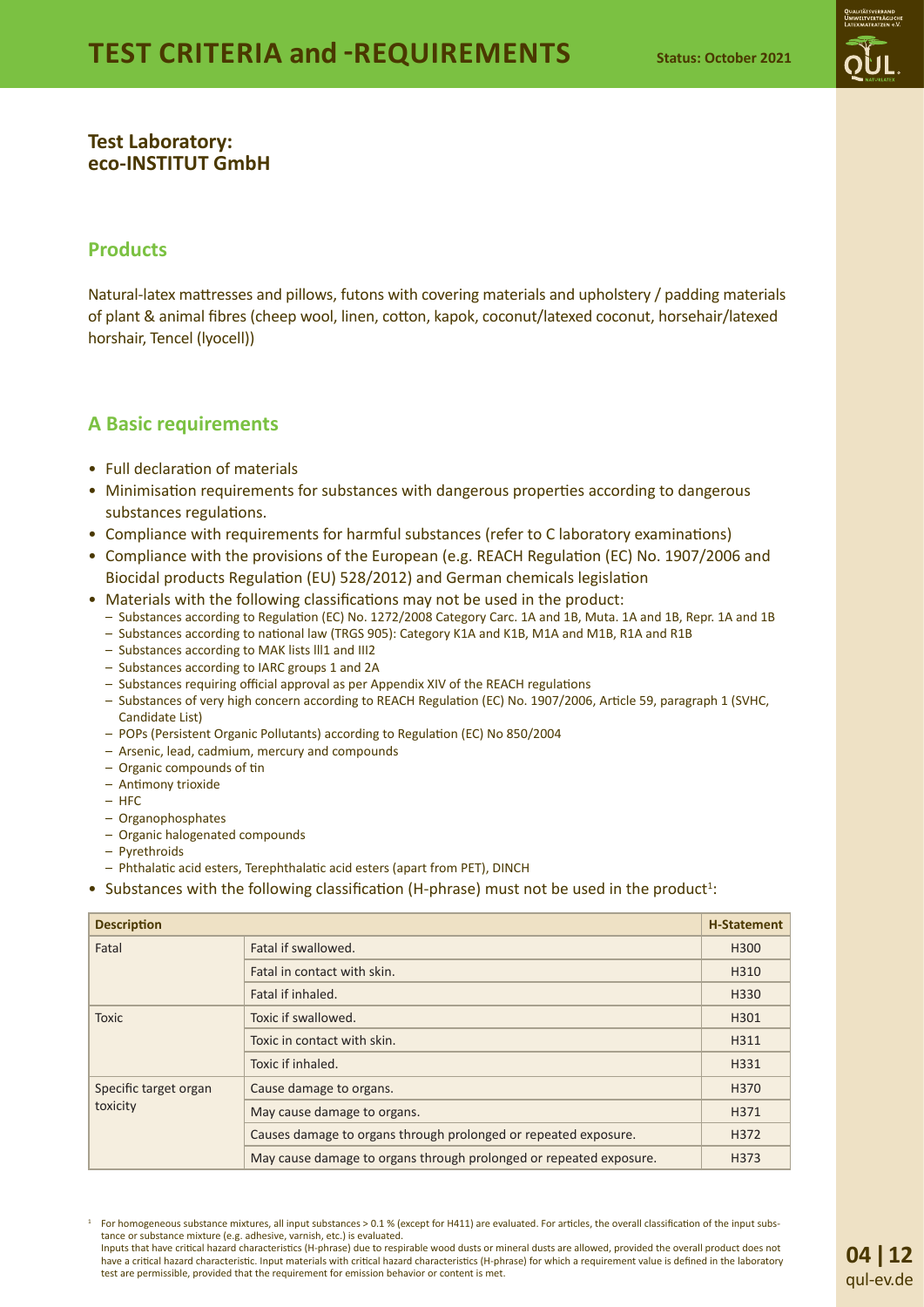| <b>Description</b>                    |                                                                            | <b>H-Statement</b> |
|---------------------------------------|----------------------------------------------------------------------------|--------------------|
| Sensitization<br>of respiratory tract | May cause allergy or asthma symptoms or breathing difficulties if inhaled. | H334               |
| Carcinogenicity                       | May cause cancer.                                                          | H350               |
|                                       | Suspected of causing cancer.                                               | H351               |
| Mutagenicity                          | May cause genetic defects.                                                 | H340               |
|                                       | Suspected of causing genetic defects.                                      | H341               |
| Reproductive toxicity                 | May damage fertility or the unborn child.                                  | H360               |
|                                       | Suspected of damaging fertility or the unborn child.                       | H361               |
|                                       | May cause harm to breast-fed children.                                     | H362               |
| Acute hazardous to<br>water           | Very toxic to aquatic life.                                                | H400               |
| Chronically hazardous to              | Very toxic to aquatic life with long lasting effects.                      | H410               |
| water                                 | Toxic to aquatic life with long lasting effects.                           | H411 (> 1%)        |
| Hazardous to ozone<br>layer           | Hazardous to the ozone layer.                                              | <b>EUH 059</b>     |

### **B Special requirements**

• The use of the following vulcanization auxiliaries in latex production is permitted: ZnO (CAS: 1314-13-2), ZMBT / MBT (CAS: 155-04-4/149-30-4), ZDEC (CAS: 14324-55-1), ZBEC (14726-36-4), ZDBC (CAS: 136-23-2), sodium hexafluorosilicate (16893-85-9), 1,3-diphenylguanidine (CAS: 203-002-1), poly-(dicyclopentadiene-co-p-cresol) (CAS: 68610-51-5).

 Prerequisite: Wastewater must be treated in internal or external wastewater treatment plants before being discharged into the environment. Wastewater analyses must be performed and documented regularly.

- Compliance with the following quality criteria:
	- Loss of strength: < 20 %.

(Verification: submission of a test report according to DIN EN 1957, not older than 3 years).

– Loss of height: < 15 mm (Verification: presentation of a test report according to DIN EN 1957, not older than 3 years).

# **C Laboratory examinations**

| <b>P11 Complete mattress</b>            |                                                                                                                                      |                                                                                                                         |
|-----------------------------------------|--------------------------------------------------------------------------------------------------------------------------------------|-------------------------------------------------------------------------------------------------------------------------|
| <b>Test parameter</b>                   | <b>Requirements</b>                                                                                                                  | <b>Test method</b>                                                                                                      |
| <b>Emission test</b>                    |                                                                                                                                      |                                                                                                                         |
| TVOC (total volatile organic compounds) | $\leq$ 400 µg/m <sup>3</sup> (2 days after test chamber loading)<br>$\leq$ 200 µg/m <sup>3</sup> (7 days after test chamber loading) | <b>DIN EN 16516,</b><br>DIN EN ISO 16000-6,<br>DIN EN ISO 16000-9,<br>Test chamber<br>conditions:<br>cf. testing manual |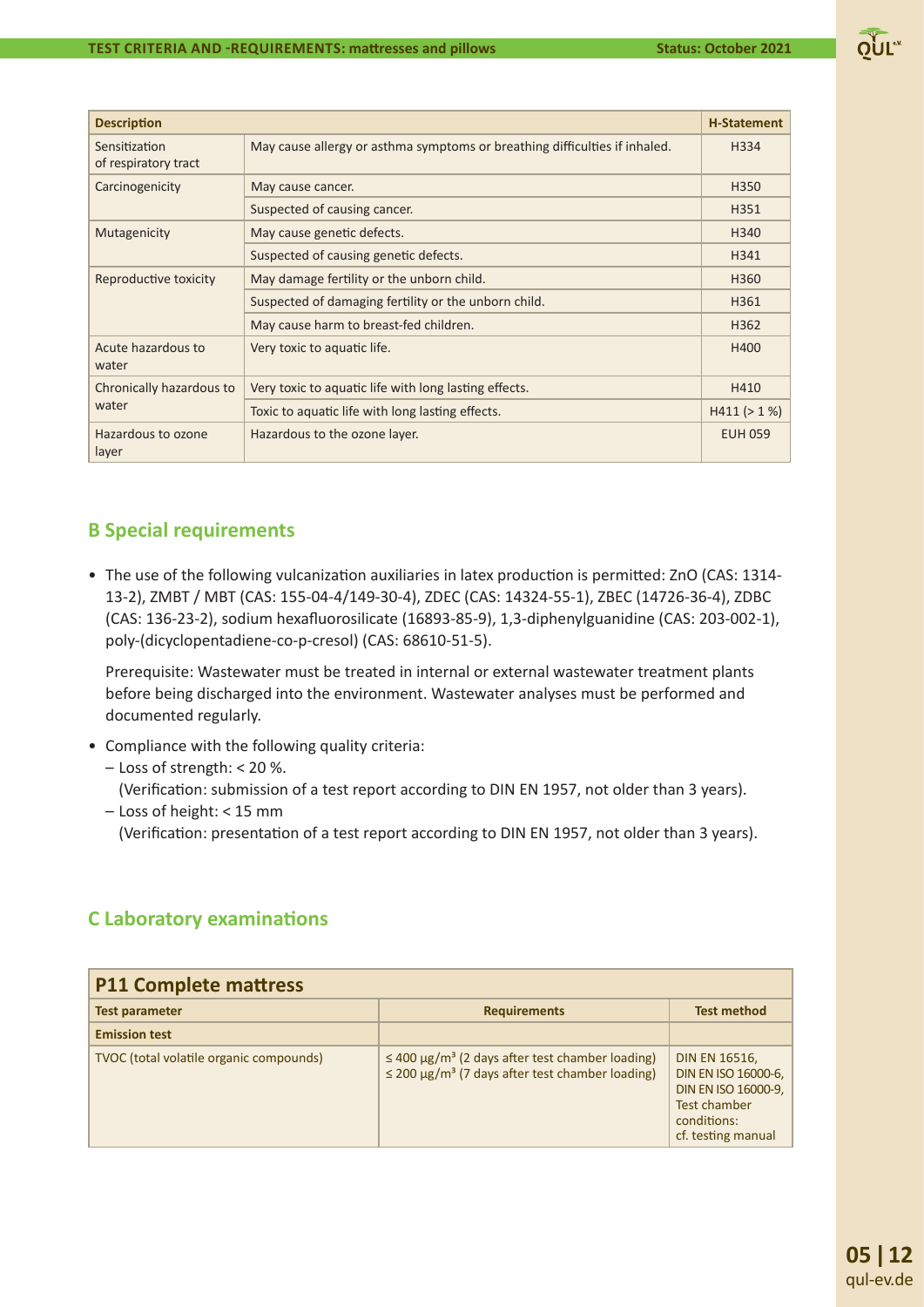

| <b>P11 Complete mattress</b>                                                                                                                                                                                                                                                           |                                                                                                                         |                                             |
|----------------------------------------------------------------------------------------------------------------------------------------------------------------------------------------------------------------------------------------------------------------------------------------|-------------------------------------------------------------------------------------------------------------------------|---------------------------------------------|
| <b>Test parameter</b>                                                                                                                                                                                                                                                                  | <b>Requirements</b>                                                                                                     | <b>Test method</b>                          |
| <b>Emission test</b>                                                                                                                                                                                                                                                                   |                                                                                                                         |                                             |
| VOC (incl. VVOC and SVOC) with the following<br>categorisations <sup>2</sup> :<br>Regulation (EC) No. 1272/2008: Category Carc. 1A and 1B, Muta.<br>1A and 1B, Repr. 1A and 1B; TRGS 905: K1A, K1B, M1A, M1B, R1A,<br>R1B; IARC: Group 1 and 2A; DFG (MAK list): Categories III1, III2 | $\leq$ 1 µg/m <sup>3</sup> (2 days after test chamber loading)                                                          |                                             |
| Dimethylformaldehyd<br>(DMF, only covering materials)                                                                                                                                                                                                                                  | $\leq$ 5 µg/m <sup>3</sup> (2 days after test chamber loading)                                                          |                                             |
| VOC (sum) without NIK                                                                                                                                                                                                                                                                  | $\leq$ 100 µg/m <sup>3</sup> (7 days after test chamber loading)                                                        |                                             |
| VOC (individual values):                                                                                                                                                                                                                                                               |                                                                                                                         |                                             |
| Sum of bicyclic terpenes                                                                                                                                                                                                                                                               | $\leq$ 200 µg/m <sup>3</sup> (7 days after test chamber loading)                                                        |                                             |
| Sum of sensitising materials with the follo-<br>wing categorisations:<br>DFG (MAK lists): Category IV, TRGS 907                                                                                                                                                                        | $\leq$ 100 µg/m <sup>3</sup> (7 days after test chamber loading)                                                        |                                             |
| Sum of VOC (incl. VVOC and SVOC) with the<br>following categorisations:<br>Regulation (EC) No. 1272/2008: Category Carc. 2, Muta. 2,<br>Repr. 2; TRGS 905: K2, M2, R2; IARC: Group 2B; DFG (MAK<br>list): III3                                                                         | $\leq$ 50 µg/m <sup>3</sup> (7 days after test chamber loading)                                                         |                                             |
| Sum C9 - C14 Alkanes / Isoalkanes                                                                                                                                                                                                                                                      | $\leq$ 200 µg/m <sup>3</sup> (7 days after test chamber loading)                                                        |                                             |
| Sum C4 - C11 Aldehydes, acyclic, aliphatic                                                                                                                                                                                                                                             | $\leq$ 100 µg/m <sup>3</sup> (7 days after test chamber loading)                                                        |                                             |
| Sum C6 - C15 Alkyl benzenes                                                                                                                                                                                                                                                            | $\leq$ 100 µg/m <sup>3</sup> (7 days after test chamber loading)                                                        |                                             |
| <b>Sum Cresols</b>                                                                                                                                                                                                                                                                     | $\leq$ 5 µg/m <sup>3</sup> (7 days after test chamber loading)                                                          | DIN EN 16516,<br>DIN EN ISO 16000-6,        |
| <b>Sum Xylenes</b>                                                                                                                                                                                                                                                                     | $\leq$ 100 µg/m <sup>3</sup> (7 days after test chamber loading)                                                        | DIN EN ISO 16000-9,                         |
| VOC (individual substances):                                                                                                                                                                                                                                                           |                                                                                                                         | Test chamber<br>conditions:                 |
| <b>Styrene</b>                                                                                                                                                                                                                                                                         | $\leq$ 10 µg/m <sup>3</sup> (7 days after test chamber loading)                                                         | cf. testing manual                          |
| Methylisothiazolinone (MIT)                                                                                                                                                                                                                                                            | $\leq$ 1 µg/m <sup>3</sup> (7 days after test chamber loading)                                                          |                                             |
| <b>Benzisothiazolinone (BIT)</b>                                                                                                                                                                                                                                                       | $\leq$ 5 µg/m <sup>3</sup> (7 days after test chamber loading)                                                          |                                             |
| Octylisothiazolinone (OIT)                                                                                                                                                                                                                                                             | $\leq$ 1 µg/m <sup>3</sup> (7 days after test chamber loading)                                                          |                                             |
| Benzaldehyde                                                                                                                                                                                                                                                                           | $\leq$ 20 µg/m <sup>3</sup> (7 days after test chamber loading)                                                         |                                             |
| 2-Ethyl-1-hexanol, Ethylene glycol<br>mono-butyl ether, 2-Hexoxyethanol<br>(Requirements per single substance)                                                                                                                                                                         | $\leq$ 100 µg/m <sup>3</sup> (7 days after test chamber loading)                                                        |                                             |
| 2-Butoxyethylacetate                                                                                                                                                                                                                                                                   | $\leq$ 200 µg/m <sup>3</sup> (7 days after test chamber loading)                                                        |                                             |
| Glycol ethers with insufficient data <sup>3</sup><br>(Requirements per single substance)                                                                                                                                                                                               | 0,005 ppm (7 days after test chamber loading)                                                                           |                                             |
| Propane-1,2-diol                                                                                                                                                                                                                                                                       | $\leq 60 \mu g/m^3$ (7 days after test chamber loading)                                                                 |                                             |
| 2-Phenoxyethanol                                                                                                                                                                                                                                                                       | $\leq$ 30 µg/m <sup>3</sup> (28 days after test chamber loading)                                                        |                                             |
| Phenol                                                                                                                                                                                                                                                                                 | $\leq$ 20 µg/m <sup>3</sup> (28 days after test chamber loading)                                                        |                                             |
| Benzothiazol <sup>3</sup>                                                                                                                                                                                                                                                              | $\leq$ 15 µg/m <sup>3</sup> (7 days after test chamber loading)                                                         |                                             |
| Ethylacetat (VVOC)                                                                                                                                                                                                                                                                     | $\leq$ 600 µg/m <sup>3</sup> (7 days after test chamber loading)                                                        |                                             |
| TSVOC (total semi-volatile organic compounds)                                                                                                                                                                                                                                          | $\leq$ 40 µg/m <sup>3</sup> (7 days after test chamber loading)                                                         |                                             |
| Disulphide (only latex products)                                                                                                                                                                                                                                                       | $\leq$ 50 µg/m <sup>3</sup> (2 days after test chamber loading)                                                         |                                             |
| Nitrosamine (nur Latexprodukte)                                                                                                                                                                                                                                                        | $\leq$ 0,1 µg/m <sup>3</sup> (2 days after test chamber loading)                                                        | <b>BGI 505.23</b>                           |
| R value                                                                                                                                                                                                                                                                                | $\leq$ 1,0 (7 days after test chamber loading)                                                                          |                                             |
| Formaldehyde                                                                                                                                                                                                                                                                           | $\leq$ 24 µg/m <sup>3</sup> (2 days after test chamber loading)                                                         | <b>DIN EN 16516,</b><br>DIN EN ISO, 16000-3 |
| Acetaldehyd                                                                                                                                                                                                                                                                            | $\leq$ 24 µg/m <sup>3</sup> (2 days after test chamber loading)                                                         |                                             |
| Odour                                                                                                                                                                                                                                                                                  | $\le$ Stufe 4 (2 days after test chamber loading)<br>$\le$ Stufe 3 (7 days after test chamber loading at<br>the latest) | cf. testing manual                          |

Pullmethylformaldehyd (DMF, only covering materials)<br><sup>3</sup> Preliminary, exceeding the limit does not lead to devaluation at present.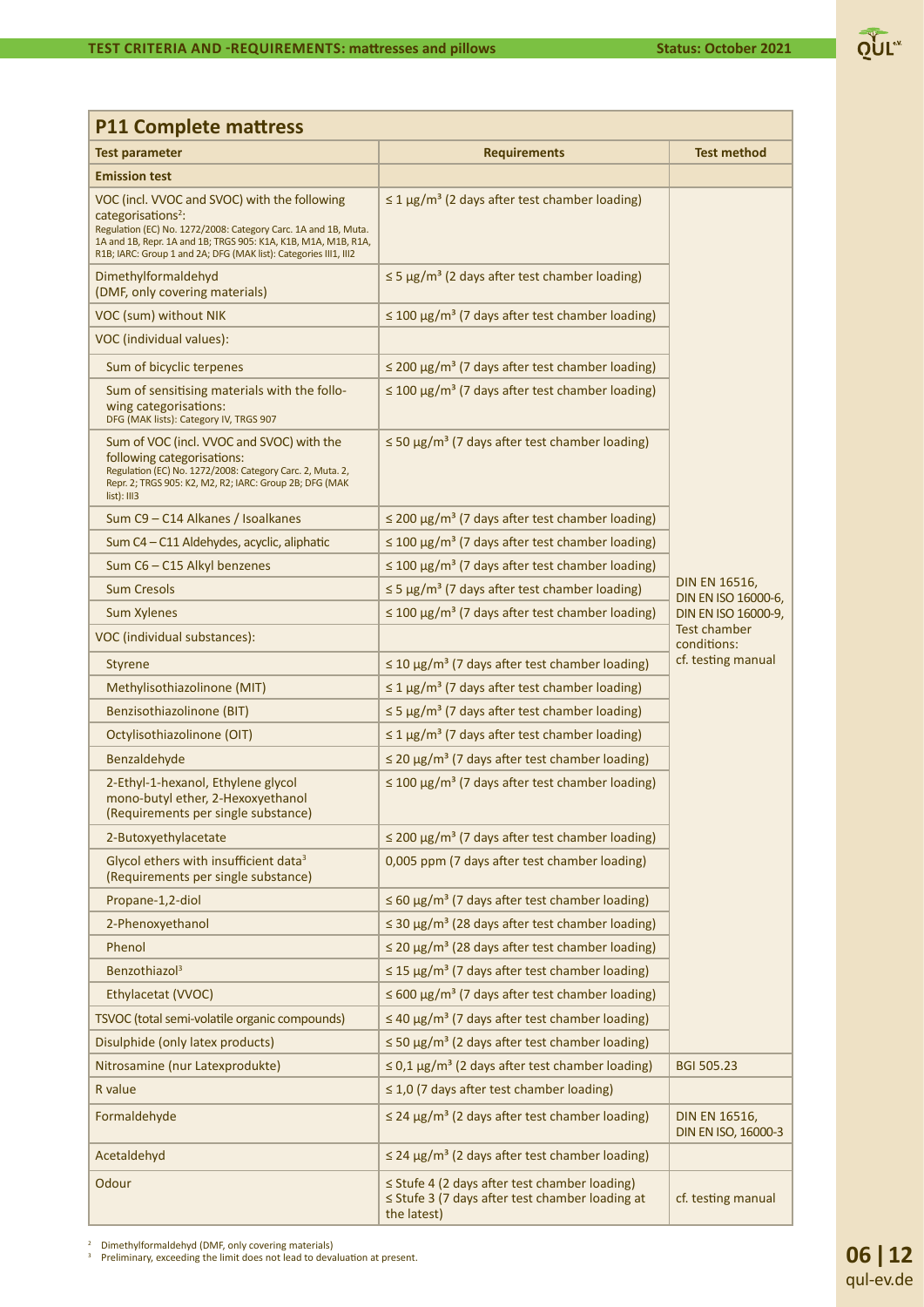

| <b>P2 Covering materials</b>                                                                                                                                                                                                                                                                                                                                                                                                                                                                                                                                                                                                                                                                                                                                                                                                                                                                                                                                                                                                                                                                                                                                                                                                                                                                                                                                                                                                                                             | <b>P21</b><br><b>Undyed textile</b><br>covering materials | <b>P22</b><br><b>Dyed textile</b><br>covering materials |                                        |
|--------------------------------------------------------------------------------------------------------------------------------------------------------------------------------------------------------------------------------------------------------------------------------------------------------------------------------------------------------------------------------------------------------------------------------------------------------------------------------------------------------------------------------------------------------------------------------------------------------------------------------------------------------------------------------------------------------------------------------------------------------------------------------------------------------------------------------------------------------------------------------------------------------------------------------------------------------------------------------------------------------------------------------------------------------------------------------------------------------------------------------------------------------------------------------------------------------------------------------------------------------------------------------------------------------------------------------------------------------------------------------------------------------------------------------------------------------------------------|-----------------------------------------------------------|---------------------------------------------------------|----------------------------------------|
| <b>Test parameter</b>                                                                                                                                                                                                                                                                                                                                                                                                                                                                                                                                                                                                                                                                                                                                                                                                                                                                                                                                                                                                                                                                                                                                                                                                                                                                                                                                                                                                                                                    | Requirements                                              | Requirements                                            | <b>Test method</b>                     |
| Content analysis <sup>4</sup>                                                                                                                                                                                                                                                                                                                                                                                                                                                                                                                                                                                                                                                                                                                                                                                                                                                                                                                                                                                                                                                                                                                                                                                                                                                                                                                                                                                                                                            |                                                           |                                                         |                                        |
| AOX (adsorbable organic halogenated compounds)                                                                                                                                                                                                                                                                                                                                                                                                                                                                                                                                                                                                                                                                                                                                                                                                                                                                                                                                                                                                                                                                                                                                                                                                                                                                                                                                                                                                                           |                                                           | $\leq 5.0$ mg/kg                                        | <b>DIN EN ISO 9562</b>                 |
| <b>Heavy metals</b>                                                                                                                                                                                                                                                                                                                                                                                                                                                                                                                                                                                                                                                                                                                                                                                                                                                                                                                                                                                                                                                                                                                                                                                                                                                                                                                                                                                                                                                      |                                                           |                                                         |                                        |
| Arsenic (As)                                                                                                                                                                                                                                                                                                                                                                                                                                                                                                                                                                                                                                                                                                                                                                                                                                                                                                                                                                                                                                                                                                                                                                                                                                                                                                                                                                                                                                                             | $\leq$ 0,2 mg/kg                                          | $\leq$ 0,2 mg/kg                                        |                                        |
| Cadmium (Cd)                                                                                                                                                                                                                                                                                                                                                                                                                                                                                                                                                                                                                                                                                                                                                                                                                                                                                                                                                                                                                                                                                                                                                                                                                                                                                                                                                                                                                                                             |                                                           | $\leq 0.1$ mg/kg                                        |                                        |
| Cobalt (Co)                                                                                                                                                                                                                                                                                                                                                                                                                                                                                                                                                                                                                                                                                                                                                                                                                                                                                                                                                                                                                                                                                                                                                                                                                                                                                                                                                                                                                                                              |                                                           | $\leq 1.0$ mg/kg                                        |                                        |
| Chrome sum (Cr)                                                                                                                                                                                                                                                                                                                                                                                                                                                                                                                                                                                                                                                                                                                                                                                                                                                                                                                                                                                                                                                                                                                                                                                                                                                                                                                                                                                                                                                          |                                                           | $\leq$ 3,0 mg/kg                                        | Eluate, analysis<br>ICP/MS             |
| Chrome VI (Cr VI)                                                                                                                                                                                                                                                                                                                                                                                                                                                                                                                                                                                                                                                                                                                                                                                                                                                                                                                                                                                                                                                                                                                                                                                                                                                                                                                                                                                                                                                        |                                                           | $\leq$ 3,0 mg/kg                                        |                                        |
| Copper (Cu)                                                                                                                                                                                                                                                                                                                                                                                                                                                                                                                                                                                                                                                                                                                                                                                                                                                                                                                                                                                                                                                                                                                                                                                                                                                                                                                                                                                                                                                              |                                                           | $\leq$ 25 mg/kg                                         | $Cr(VI)$ :                             |
| Mercury (Hg)                                                                                                                                                                                                                                                                                                                                                                                                                                                                                                                                                                                                                                                                                                                                                                                                                                                                                                                                                                                                                                                                                                                                                                                                                                                                                                                                                                                                                                                             |                                                           | $\leq$ 0,02 mg/kg                                       | <b>DIN EN ISO 17075</b>                |
| Nickel (Ni)                                                                                                                                                                                                                                                                                                                                                                                                                                                                                                                                                                                                                                                                                                                                                                                                                                                                                                                                                                                                                                                                                                                                                                                                                                                                                                                                                                                                                                                              |                                                           | $\leq 1.0$ mg/kg                                        |                                        |
| Lead (Pb)                                                                                                                                                                                                                                                                                                                                                                                                                                                                                                                                                                                                                                                                                                                                                                                                                                                                                                                                                                                                                                                                                                                                                                                                                                                                                                                                                                                                                                                                |                                                           | $\leq$ 0,2 mg/kg                                        |                                        |
| Antimony (Sb)<br>(only synthetic or blended fibres; covering material<br>incl. filler and padding material)                                                                                                                                                                                                                                                                                                                                                                                                                                                                                                                                                                                                                                                                                                                                                                                                                                                                                                                                                                                                                                                                                                                                                                                                                                                                                                                                                              | $\leq$ 0,2 mg/kg                                          | $\leq$ 0,2 mg/kg                                        |                                        |
| Pesticides/Biocides                                                                                                                                                                                                                                                                                                                                                                                                                                                                                                                                                                                                                                                                                                                                                                                                                                                                                                                                                                                                                                                                                                                                                                                                                                                                                                                                                                                                                                                      |                                                           |                                                         | following<br>DFG-S19, GC-ECD           |
| Pyrethroids wool (sum)<br>Cyfluthrin, Cyhalothrin, Cypermethrin, Deltamethrin, Esfenvalerat,<br>Fenvalerat, Flumethrin, Permethrin, Transfluthrin                                                                                                                                                                                                                                                                                                                                                                                                                                                                                                                                                                                                                                                                                                                                                                                                                                                                                                                                                                                                                                                                                                                                                                                                                                                                                                                        | $\leq 1.0$ mg/kg                                          | $\leq 1.0$ mg/kg                                        |                                        |
| Pyrethroids of other fibres<br>(sum; only natural fibres or blended fabric)                                                                                                                                                                                                                                                                                                                                                                                                                                                                                                                                                                                                                                                                                                                                                                                                                                                                                                                                                                                                                                                                                                                                                                                                                                                                                                                                                                                              | $\leq$ 0,5 mg/kg                                          | $\leq 0.5$ mg/kg                                        |                                        |
| Pesticides without pyrethroids<br>(sum; only natural fibres or blended fabric)<br>2,4,5-T, 2,4-D, Acetameprid, Aldrin, Atrazine, Azinophos-ethyl, Azino-<br>phos-methyl, Bendiocarb, Bifenthrin, Bioresmethrin, Bromophos-ethyl,<br>Buprofezin, Captafol, Carbaryl, Carbosulfan, Clethodim, Chlordane,<br>Chlordimeform, Chlorfenapyr, Chlorfenvinphos, Chlorfluazuron, Chlor-<br>pyrifos-ethyl, Chlorpyrifos-methyl, Coumaphos, Cyclanilide, DDD, DDE,<br>DDT, DEF, Diafenthiuron, Diazinon, Dichlofenthion, Dichlorprop, Dichlor-<br>vos, Dicrotophos, Dieldrin, Diflubenzuron, Dimethoat, Dinoseb und Sal-<br>ze, Diuron, Empenthrin, α-Endosulfan, β-Endosulfan, Endosulfansulfate,<br>Endrin, Ethion, Fenchlorphos, Fenitrothion, Fenthion, Fenpropathrin, Fi-<br>bronil, Heptachlor, Heptachlorepoxid, Hexachlorbenzol, α-HCH, β-HCH,<br>δ-HCH, Imidacloprid, Isodrin, Kelevan, Kepon, Lindan, Lufenuron,<br>Malathion, MCPA, MCPB, Mecoprop, Methamidophos, Methidathion,<br>Methomyl, Methoxychlor, Metolachlor, Mevinphos, Mirex, Monocroto-<br>phos, Parathion-ethyl, Parathion-methyl, Pendimethalin, Perthan, Pho-<br>salon, Phosdrin, Phosmet, Phoxim, Pirimiphos-ethyl, Pirimiphos-methyl,<br>Profenophos, Prometryn, Propetamphos, Pymethrozine, Quinalphos,<br>Quintozin, Stroban, Teflubenzuron, Telodrin, Tetrachlorvinphos,<br>Thiamethoxam, Thidiazuron, Thiodicarb, Toclofos-methyl, Toxaphen,<br>Trifloxysulfuron-sodium, Triflumuron, Trifluralin | $\leq$ 0,5 mg/kg                                          | $\leq$ 0,5 mg/kg                                        |                                        |
| Orthophenylphenol<br>(OPP; only natural fibres or blended fabric)                                                                                                                                                                                                                                                                                                                                                                                                                                                                                                                                                                                                                                                                                                                                                                                                                                                                                                                                                                                                                                                                                                                                                                                                                                                                                                                                                                                                        | $\leq 1.0$ mg/kg                                          | $\leq 1.0$ mg/kg                                        | Extraction, esterifi-<br>cation, GC/MS |

<sup>4</sup> If there are indications that the basic requirements (exclusion of the substance groups listed there) are not met or if there is insufficient information on the substances used, additional ingredient analyses may be necessary.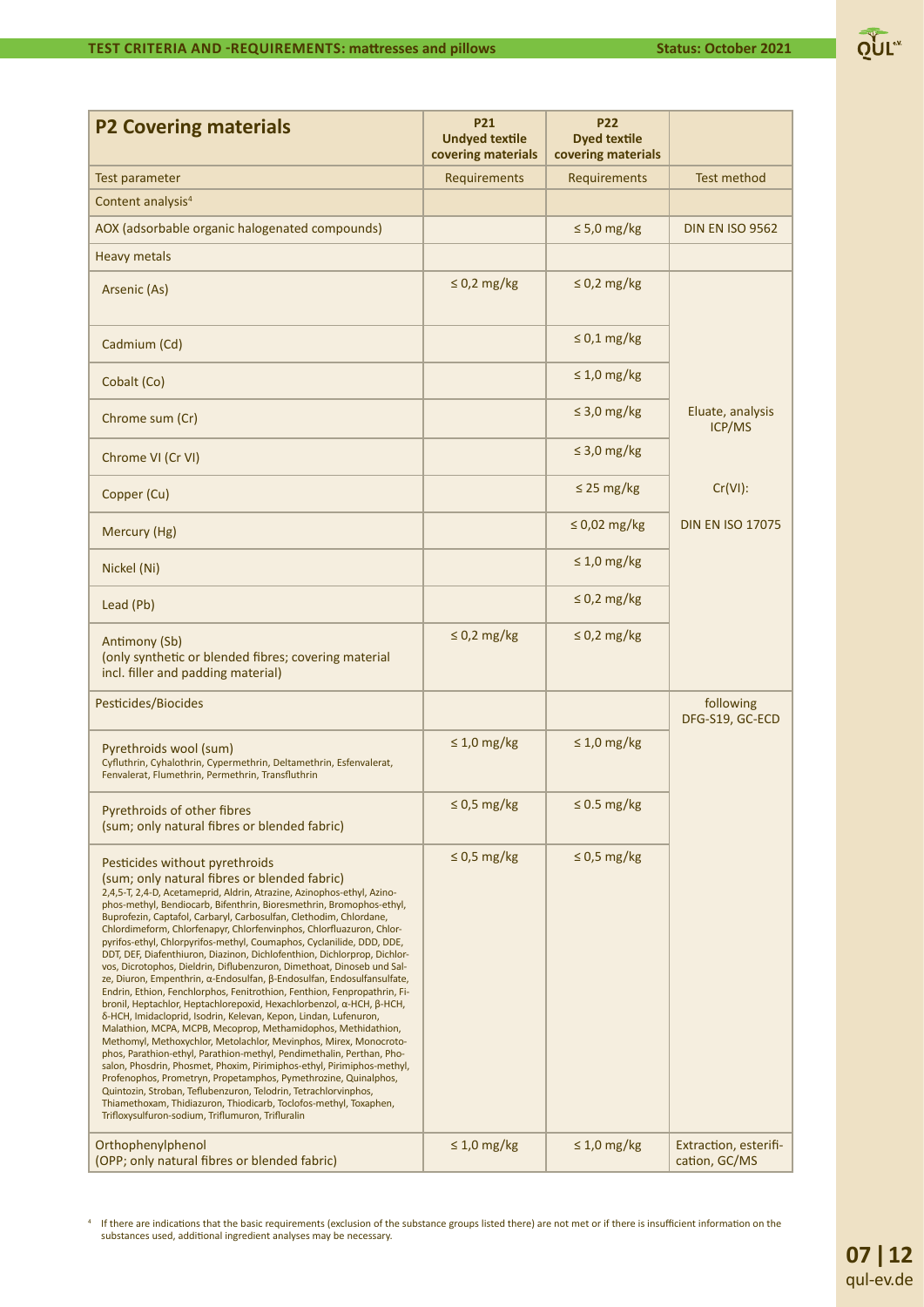| e.v.<br>OUL |
|-------------|
|             |

| <b>Test method</b><br>Test parameter<br><b>Requirements</b><br>Requirements<br>Content analysis <sup>4</sup><br>Chlorophenols<br>$\leq$ 0,1 mg/kg<br>$\leq$ 0,1 mg/kg<br><b>CEN / TR 14823</b><br>(sum; only natural fibres or blended fabric)<br>PCP, 2,3,4,5-TeCP, 2,3,4,6-TeCP, 2,3,5,6-TeCP, 2,3,5-Trichlorophenol,<br>2,3,6-Trichlorophenol, 2,4,5-Trichlorophenol, 2,4,6-Trichlorophenol<br><b>Triclosan</b><br>$\leq$ 0,5 mg/kg<br>$\leq$ 0,5 mg/kg<br><b>CEN / TR 14823</b><br>$\leq$ 0,05 mg/kg<br>Organotin compounds<br>Extraction,<br>(requirements per single substance)<br>analysis following<br>ТВТ, DBT, ТеВТ, МВТ, МОТ, DOT, ТсуТ, ТРhT<br><b>DIN EN ISO 17353</b><br>$\leq$ 20 mg/kg<br>$\leq$ 20 mg/kg<br>Formaldehyde<br>DIN EN ISO 14184-1,<br>LFGB § 64, 82.02-1<br>Amines (azo dyes)<br>$\leq$ 20 mg/kg<br>DIN EN 14362-1, -3<br>Allergenic dyes materials (dispersion dyes materials;<br>$\leq 50$ mg/kg<br><b>DIN 54231</b><br>only synthethic fibres or blended fabric)<br><b>Extraction with</b><br>Chloroorganic carrier (only synthetic fibres or blended<br>$\leq 1.0$ mg/kg<br>fabric)<br>acetone, GC/MS<br><b>Optical brighteners</b><br><b>UV light</b><br>no rating<br>no rating<br>$4.5 - 9$<br>$4,5-9$<br><b>DIN EN ISO 3071</b><br>pH value<br><b>Colour fastness</b><br>saliva/sweat<br><b>LFGB</b><br>fastness: 5<br>sweat fastness<br>alkali/acidic: $\geq$ 3-4<br>rubbing fastness<br>dry: $\geq$ 3-4<br>rubbing fastness<br>wet: $\geq 2$<br>water fastness: $\geq 3$<br>Alkylphenol(ethoxylates) (for animal hair only)<br>$\leq$ 20 mg/kg<br>HPLC-MS/MS,<br>$\leq$ 20 mg/kg<br>GC/MSD<br>Phthalates (sum; only printings)<br>$\leq 100$ mg/kg<br>$\leq 100$ mg/kg<br>following<br>DMP, DEP, DPP, DBP, BBP, DEHP, DNOP, DIBP, BMEP, DHP, DNPP, DIPP,<br><b>DIN EN 15777</b><br>PIPP, DINP, DIDP, DIHP, DHNUP<br>Terephthalate DEHT (only printings)<br>$\leq 100$ mg/kg<br>$\leq 100$ mg/kg<br>following<br><b>DIN EN 15777</b><br>Diisononyl cyclohexane-1,2-dicarboxylate<br>$\leq 100$ mg/kg<br>$\leq 100$ mg/kg<br>following<br><b>DINCH</b> (only printings)<br><b>DIN EN 15777</b> | <b>P2 Covering materials</b> | <b>P21</b><br><b>Undved textile</b><br>covering materials | <b>P22</b><br><b>Dyed textile</b><br>covering materials |  |
|-------------------------------------------------------------------------------------------------------------------------------------------------------------------------------------------------------------------------------------------------------------------------------------------------------------------------------------------------------------------------------------------------------------------------------------------------------------------------------------------------------------------------------------------------------------------------------------------------------------------------------------------------------------------------------------------------------------------------------------------------------------------------------------------------------------------------------------------------------------------------------------------------------------------------------------------------------------------------------------------------------------------------------------------------------------------------------------------------------------------------------------------------------------------------------------------------------------------------------------------------------------------------------------------------------------------------------------------------------------------------------------------------------------------------------------------------------------------------------------------------------------------------------------------------------------------------------------------------------------------------------------------------------------------------------------------------------------------------------------------------------------------------------------------------------------------------------------------------------------------------------------------------------------------------------------------------------------------------------------------------------------------------------------------------------------------------------------------------------------------------------------|------------------------------|-----------------------------------------------------------|---------------------------------------------------------|--|
|                                                                                                                                                                                                                                                                                                                                                                                                                                                                                                                                                                                                                                                                                                                                                                                                                                                                                                                                                                                                                                                                                                                                                                                                                                                                                                                                                                                                                                                                                                                                                                                                                                                                                                                                                                                                                                                                                                                                                                                                                                                                                                                                     |                              |                                                           |                                                         |  |
|                                                                                                                                                                                                                                                                                                                                                                                                                                                                                                                                                                                                                                                                                                                                                                                                                                                                                                                                                                                                                                                                                                                                                                                                                                                                                                                                                                                                                                                                                                                                                                                                                                                                                                                                                                                                                                                                                                                                                                                                                                                                                                                                     |                              |                                                           |                                                         |  |
|                                                                                                                                                                                                                                                                                                                                                                                                                                                                                                                                                                                                                                                                                                                                                                                                                                                                                                                                                                                                                                                                                                                                                                                                                                                                                                                                                                                                                                                                                                                                                                                                                                                                                                                                                                                                                                                                                                                                                                                                                                                                                                                                     |                              |                                                           |                                                         |  |
|                                                                                                                                                                                                                                                                                                                                                                                                                                                                                                                                                                                                                                                                                                                                                                                                                                                                                                                                                                                                                                                                                                                                                                                                                                                                                                                                                                                                                                                                                                                                                                                                                                                                                                                                                                                                                                                                                                                                                                                                                                                                                                                                     |                              |                                                           |                                                         |  |
|                                                                                                                                                                                                                                                                                                                                                                                                                                                                                                                                                                                                                                                                                                                                                                                                                                                                                                                                                                                                                                                                                                                                                                                                                                                                                                                                                                                                                                                                                                                                                                                                                                                                                                                                                                                                                                                                                                                                                                                                                                                                                                                                     |                              |                                                           |                                                         |  |
|                                                                                                                                                                                                                                                                                                                                                                                                                                                                                                                                                                                                                                                                                                                                                                                                                                                                                                                                                                                                                                                                                                                                                                                                                                                                                                                                                                                                                                                                                                                                                                                                                                                                                                                                                                                                                                                                                                                                                                                                                                                                                                                                     |                              |                                                           |                                                         |  |
|                                                                                                                                                                                                                                                                                                                                                                                                                                                                                                                                                                                                                                                                                                                                                                                                                                                                                                                                                                                                                                                                                                                                                                                                                                                                                                                                                                                                                                                                                                                                                                                                                                                                                                                                                                                                                                                                                                                                                                                                                                                                                                                                     |                              |                                                           |                                                         |  |
|                                                                                                                                                                                                                                                                                                                                                                                                                                                                                                                                                                                                                                                                                                                                                                                                                                                                                                                                                                                                                                                                                                                                                                                                                                                                                                                                                                                                                                                                                                                                                                                                                                                                                                                                                                                                                                                                                                                                                                                                                                                                                                                                     |                              |                                                           |                                                         |  |
|                                                                                                                                                                                                                                                                                                                                                                                                                                                                                                                                                                                                                                                                                                                                                                                                                                                                                                                                                                                                                                                                                                                                                                                                                                                                                                                                                                                                                                                                                                                                                                                                                                                                                                                                                                                                                                                                                                                                                                                                                                                                                                                                     |                              |                                                           |                                                         |  |
|                                                                                                                                                                                                                                                                                                                                                                                                                                                                                                                                                                                                                                                                                                                                                                                                                                                                                                                                                                                                                                                                                                                                                                                                                                                                                                                                                                                                                                                                                                                                                                                                                                                                                                                                                                                                                                                                                                                                                                                                                                                                                                                                     |                              |                                                           |                                                         |  |
|                                                                                                                                                                                                                                                                                                                                                                                                                                                                                                                                                                                                                                                                                                                                                                                                                                                                                                                                                                                                                                                                                                                                                                                                                                                                                                                                                                                                                                                                                                                                                                                                                                                                                                                                                                                                                                                                                                                                                                                                                                                                                                                                     |                              |                                                           |                                                         |  |
|                                                                                                                                                                                                                                                                                                                                                                                                                                                                                                                                                                                                                                                                                                                                                                                                                                                                                                                                                                                                                                                                                                                                                                                                                                                                                                                                                                                                                                                                                                                                                                                                                                                                                                                                                                                                                                                                                                                                                                                                                                                                                                                                     |                              |                                                           |                                                         |  |
|                                                                                                                                                                                                                                                                                                                                                                                                                                                                                                                                                                                                                                                                                                                                                                                                                                                                                                                                                                                                                                                                                                                                                                                                                                                                                                                                                                                                                                                                                                                                                                                                                                                                                                                                                                                                                                                                                                                                                                                                                                                                                                                                     |                              |                                                           |                                                         |  |
|                                                                                                                                                                                                                                                                                                                                                                                                                                                                                                                                                                                                                                                                                                                                                                                                                                                                                                                                                                                                                                                                                                                                                                                                                                                                                                                                                                                                                                                                                                                                                                                                                                                                                                                                                                                                                                                                                                                                                                                                                                                                                                                                     |                              |                                                           |                                                         |  |
|                                                                                                                                                                                                                                                                                                                                                                                                                                                                                                                                                                                                                                                                                                                                                                                                                                                                                                                                                                                                                                                                                                                                                                                                                                                                                                                                                                                                                                                                                                                                                                                                                                                                                                                                                                                                                                                                                                                                                                                                                                                                                                                                     |                              |                                                           |                                                         |  |
|                                                                                                                                                                                                                                                                                                                                                                                                                                                                                                                                                                                                                                                                                                                                                                                                                                                                                                                                                                                                                                                                                                                                                                                                                                                                                                                                                                                                                                                                                                                                                                                                                                                                                                                                                                                                                                                                                                                                                                                                                                                                                                                                     |                              |                                                           |                                                         |  |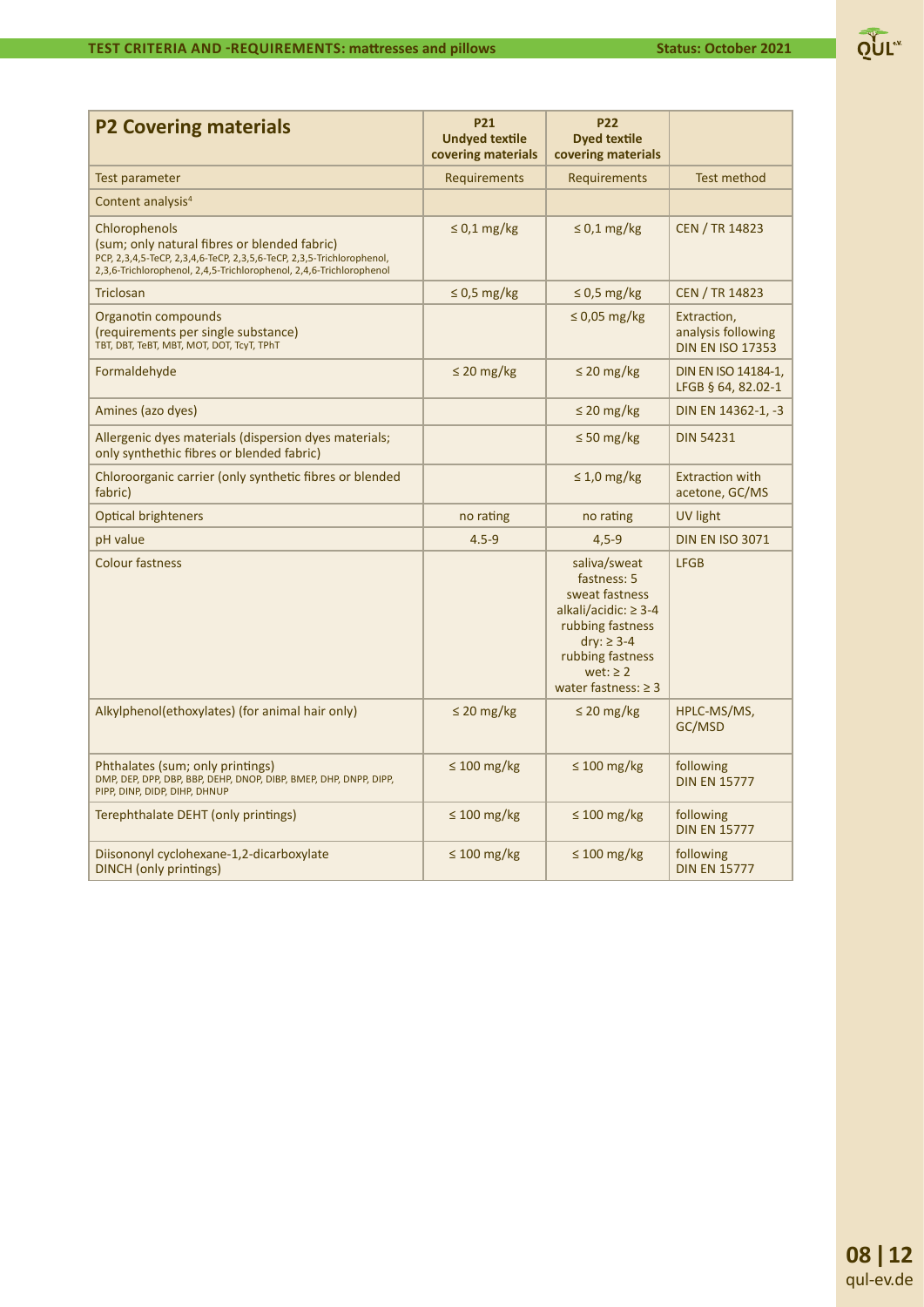| P3 Upholstery /<br>padding materials                                                                                                                                                                                                                                                                                                                                                                                                                                                                                                                                                                                                                                                                                                                                                                                                                                                                                                                                                                                                                                                                                                                                                                                                                                                                                                                                                                                                                                                  | <b>P31</b><br>Latex | <b>P32</b><br>Latexed fibre | <b>P35</b><br>Plant &<br>animal fibres |                                           |
|---------------------------------------------------------------------------------------------------------------------------------------------------------------------------------------------------------------------------------------------------------------------------------------------------------------------------------------------------------------------------------------------------------------------------------------------------------------------------------------------------------------------------------------------------------------------------------------------------------------------------------------------------------------------------------------------------------------------------------------------------------------------------------------------------------------------------------------------------------------------------------------------------------------------------------------------------------------------------------------------------------------------------------------------------------------------------------------------------------------------------------------------------------------------------------------------------------------------------------------------------------------------------------------------------------------------------------------------------------------------------------------------------------------------------------------------------------------------------------------|---------------------|-----------------------------|----------------------------------------|-------------------------------------------|
| <b>Test parameter</b>                                                                                                                                                                                                                                                                                                                                                                                                                                                                                                                                                                                                                                                                                                                                                                                                                                                                                                                                                                                                                                                                                                                                                                                                                                                                                                                                                                                                                                                                 | Requirements        | Requirements                | Requirements                           | est method                                |
| Content analysis <sup>5</sup>                                                                                                                                                                                                                                                                                                                                                                                                                                                                                                                                                                                                                                                                                                                                                                                                                                                                                                                                                                                                                                                                                                                                                                                                                                                                                                                                                                                                                                                         |                     |                             |                                        |                                           |
| Pesticides/Biocides                                                                                                                                                                                                                                                                                                                                                                                                                                                                                                                                                                                                                                                                                                                                                                                                                                                                                                                                                                                                                                                                                                                                                                                                                                                                                                                                                                                                                                                                   |                     |                             |                                        |                                           |
| Pyrethroids wool (sum)<br>Cyfluthrin, Cyhalothrin, Cypermethrin, Deltamethrin,<br>Esfenvalerat, Fenvalerat, Flumethrin, Permethrin, Trans-<br>fluthrin                                                                                                                                                                                                                                                                                                                                                                                                                                                                                                                                                                                                                                                                                                                                                                                                                                                                                                                                                                                                                                                                                                                                                                                                                                                                                                                                |                     |                             | $\leq 1.0$ mg/kg                       |                                           |
| Pyrethroids of other fibres<br>(sum; only natural fibres or blended fabric)                                                                                                                                                                                                                                                                                                                                                                                                                                                                                                                                                                                                                                                                                                                                                                                                                                                                                                                                                                                                                                                                                                                                                                                                                                                                                                                                                                                                           |                     | $\leq 1.0$ mg/kg            | $\leq$ 0,5 mg/kg                       |                                           |
| Pesticides without pyrethroids<br>(sum; only natural fibres or blended fabric)<br>2,4,5-T, 2,4-D, Acetameprid, Aldrin, Atrazine, Azino-<br>phos-ethyl, Azinophos-methyl, Bendiocarb, Bifenthrin,<br>Bioresmethrin, Bromophos-ethyl, Buprofezin, Captafol,<br>Carbaryl, Carbosulfan, Clethodim, Chlordane, Chlordi-<br>meform, Chlorfenapyr, Chlorfenvinphos, Chlorfluazuron,<br>Chlorpyrifos-ethyl, Chlorpyrifos-methyl, Coumaphos,<br>Cyclanilide, DDD, DDE, DDT, DEF, Diafenthiuron, Diazinon,<br>Dichlofenthion, Dichlorprop, Dichlorvos, Dicrotophos,<br>Dieldrin, Diflubenzuron, Dimethoat, Dinoseb und Salze,<br>Diuron, Empenthrin, α-Endosulfan, β-Endosulfan, Endo-<br>sulfansulfate, Endrin, Ethion, Fenchlorphos, Fenitrothion,<br>Fenthion, Fenpropathrin, Fibronil, Heptachlor, Hep-<br>tachlorepoxid, Hexachlorbenzol, α-HCH, β-HCH, δ-HCH,<br>Imidacloprid, Isodrin, Kelevan, Kepon, Lindan, Lufenuron,<br>Malathion, MCPA, MCPB, Mecoprop, Methamidophos,<br>Methidathion, Methomyl, Methoxychlor, Metolachlor,<br>Mevinphos, Mirex, Monocrotophos, Parathion-ethyl,<br>Parathion-methyl, Pendimethalin, Perthan, Phosalon,<br>Phosdrin, Phosmet, Phoxim, Pirimiphos-ethyl, Pirimi-<br>phos-methyl, Profenophos, Prometryn, Propetamphos,<br>Pymethrozine, Quinalphos, Quintozin, Stroban, Teflu-<br>benzuron, Telodrin, Tetrachlorvinphos, Thiamethoxam,<br>Thidiazuron, Thiodicarb, Toclofos-methyl, Toxaphen,<br>Trifloxysulfuron-sodium, Triflumuron, Trifluralin |                     |                             | $\leq$ 0,5 mg/kg                       | following DFG-S19                         |
| Orthophenylphenol<br>(OPP; only natural fibres or blended fabric)                                                                                                                                                                                                                                                                                                                                                                                                                                                                                                                                                                                                                                                                                                                                                                                                                                                                                                                                                                                                                                                                                                                                                                                                                                                                                                                                                                                                                     |                     | $\leq 1.0$ mg/kg            | $\leq 1.0$ mg/kg                       | Extraction<br>DFG/S19, GC/MS              |
| Chlorophenols<br>(sum; only natural fibres or blended fabric)<br>PCP, 2,3,4,5-TeCP, 2,3,4,6-TeCP, 2,3,5,6-TeCP,<br>2,3,5-Trichlorphenol, 2,3,6-Trichlorphenol,<br>2,4,5-Trichlorphenol, 2,4,6-Trichlorphenol                                                                                                                                                                                                                                                                                                                                                                                                                                                                                                                                                                                                                                                                                                                                                                                                                                                                                                                                                                                                                                                                                                                                                                                                                                                                          |                     | $\leq 0.1$ mg/kg            | $\leq 0.1$ mg/kg                       | <b>CEN / TR 14823</b>                     |
| Formaldehyde<br><b>Optical brighteners</b><br>Alkylphenol(ethoxylates) (for animal hair only)<br>Natural latex content<br><b>Filler content</b>                                                                                                                                                                                                                                                                                                                                                                                                                                                                                                                                                                                                                                                                                                                                                                                                                                                                                                                                                                                                                                                                                                                                                                                                                                                                                                                                       |                     |                             | $\leq$ 20 mg/kg                        | DIN EN ISO 14184-1,<br>LFGB § 64.82, 02-1 |
| <b>Optical brighteners</b>                                                                                                                                                                                                                                                                                                                                                                                                                                                                                                                                                                                                                                                                                                                                                                                                                                                                                                                                                                                                                                                                                                                                                                                                                                                                                                                                                                                                                                                            |                     |                             | no rating                              | <b>UV light</b>                           |
| Alkylphenol(ethoxylates) (for animal hair only)                                                                                                                                                                                                                                                                                                                                                                                                                                                                                                                                                                                                                                                                                                                                                                                                                                                                                                                                                                                                                                                                                                                                                                                                                                                                                                                                                                                                                                       |                     |                             | $\leq$ 20 mg/kg                        | HPLC-MS/MS,<br>GC/MSD                     |
| Natural latex content                                                                                                                                                                                                                                                                                                                                                                                                                                                                                                                                                                                                                                                                                                                                                                                                                                                                                                                                                                                                                                                                                                                                                                                                                                                                                                                                                                                                                                                                 | $NR \geq 95$ %      | $NR \ge 80 \%$              |                                        | IR/ATR                                    |
| <b>Filler content</b>                                                                                                                                                                                                                                                                                                                                                                                                                                                                                                                                                                                                                                                                                                                                                                                                                                                                                                                                                                                                                                                                                                                                                                                                                                                                                                                                                                                                                                                                 | $\leq 5%$           |                             |                                        | Thermo-gravimetry<br>IR/ATR               |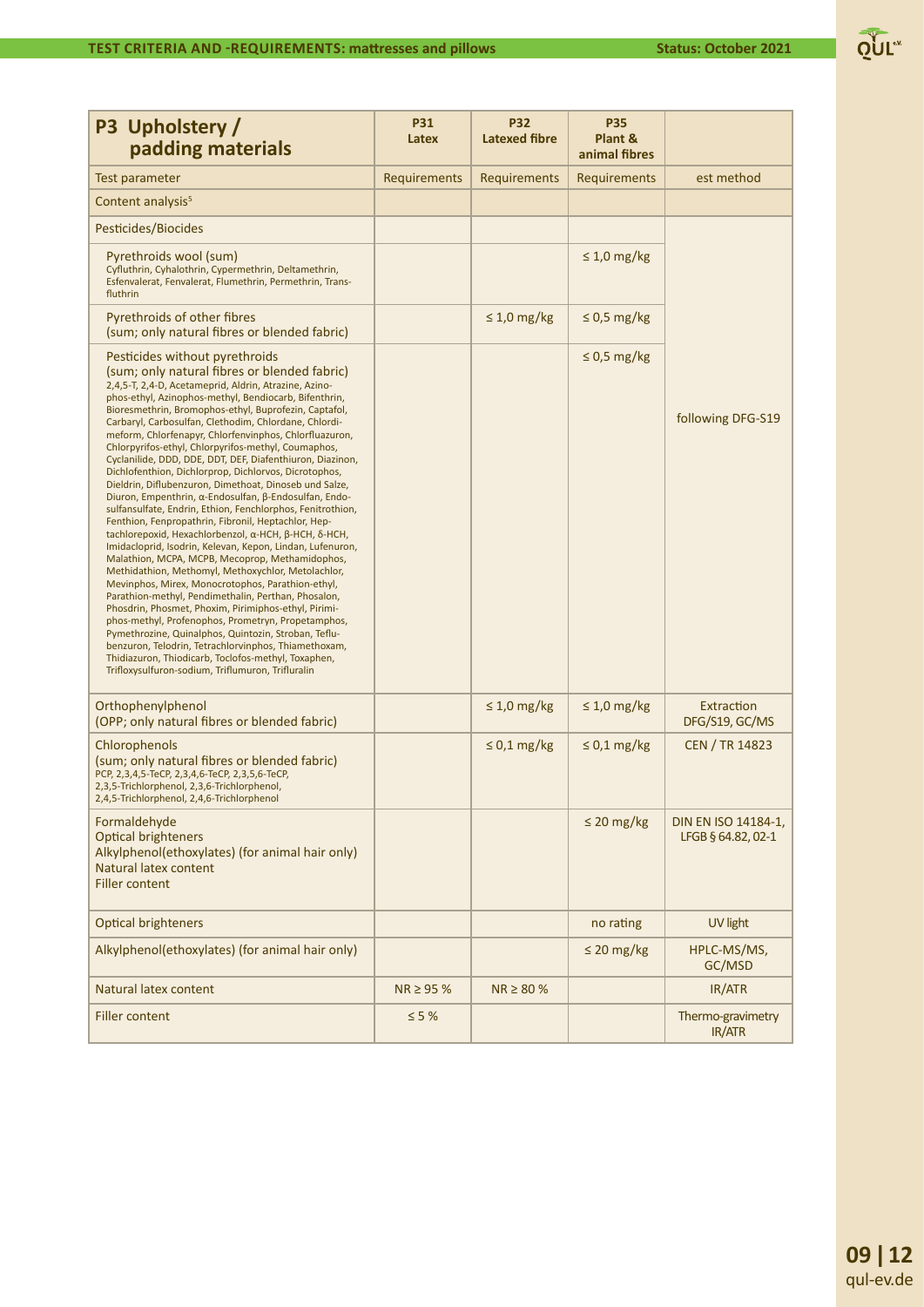#### **Content**

# **1 Preliminary remark**

This manual regulates the standardised procedure for examining emissions from construction products and furniture in test chambers as part of eco-INSTITUT label certification. The analyses are performed in the laboratory of eco-INSTITUT Germany GmbH, which is accredited both for the test chamber tests and for the subsequent analysis in accordance with DIN EN ISO/IEC 17025.

The specifications for sampling can be found in the sampling instructions. The test must be started no later than 8 weeks after obtaining marketability. In the meantime, the samples must be stored in suitable low-emission packaging under normal climatic conditions.

### **2 General test chamber conditions**

The volatile organic compounds are measured in the test chamber in a manner that simulates practical conditions. Standardised test conditions are defined based on the type of test piece. All emission measurements are performed according to DIN EN 16516 incl. DIN EN ISO 16000-9, DIN ISO 16000-6 and -3.

| Chamber volume:    | 125 L                         |
|--------------------|-------------------------------|
| Temperature:       | $23^{\circ}$ C ± 1°C          |
| Relative humidity: | $50 \% \pm 5 \%$              |
| Air pressure:      | normal                        |
| Air:               | cleaned                       |
| Air exchange rate: | 0,5/h                         |
| Inflow velocity:   | $0.1 - 0.3$ m/s               |
| Loading:           | $0,65 \text{ m}^2/\text{m}^3$ |
| Air samplin:       | 2 und 7 Tage                  |

Test chamber conditions according to DIN EN ISO 16000-9:

During the continuous test, air samples are taken from the test chamber after 2 and 7 days. Approx. 5 L of test chamber air are drawn into Tenax with a volume flow rate of 100 mL/min and approx. 100 L into DNPH (dinitrophenylhydrazine) with a volume flow rate of 0.8-1 L/min. To measure the nitrosamine concentration, 200 L of air with a volume flow rate of 1.6 L/min is drawn through a sorbent tube.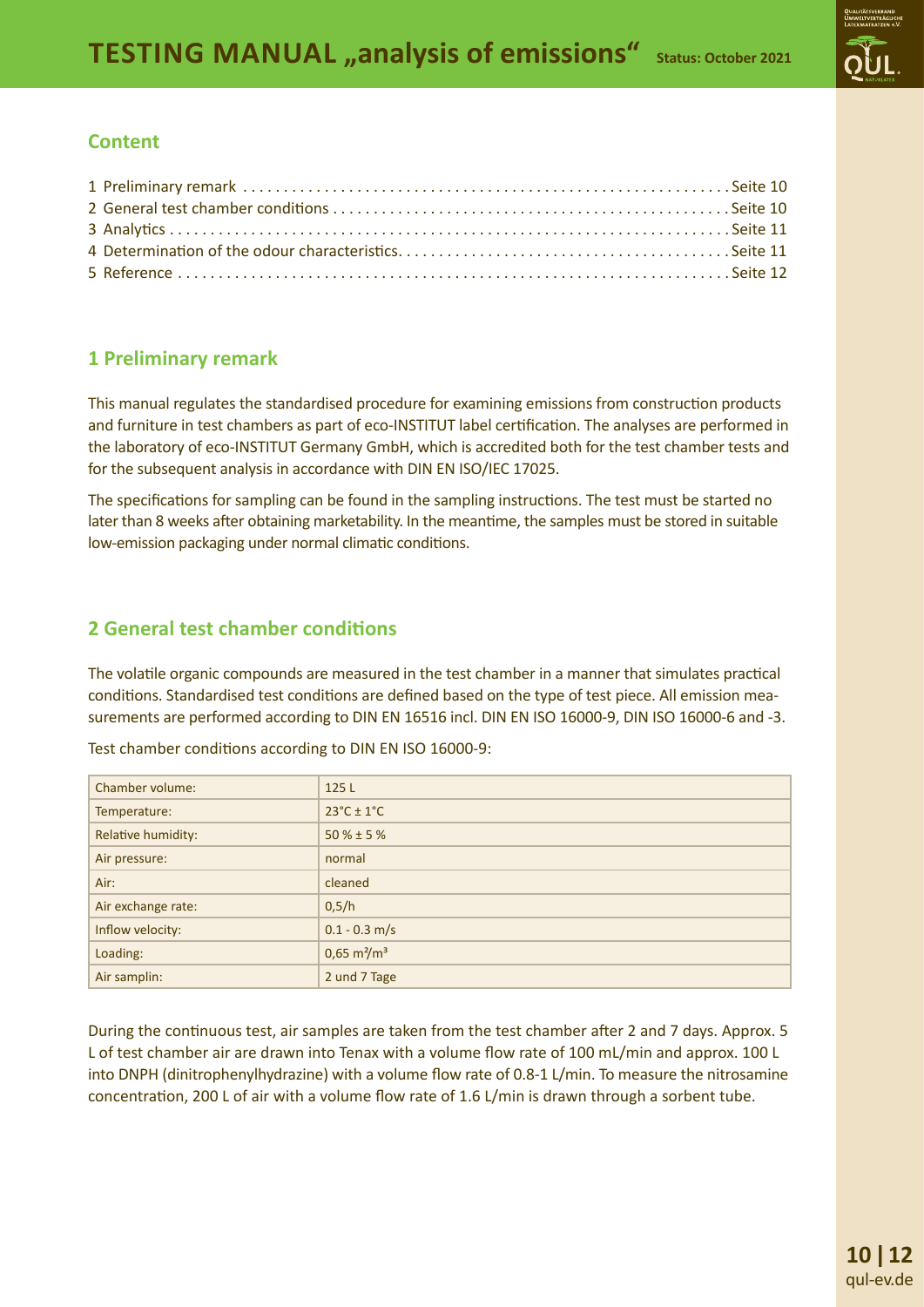#### **3 AnalyƟ cs**

The substances adsorbed on Tenax are analysed after thermal desorption by means of gas chromatographic separation and mass spectrometric determination. Gas chromatographic separation is performed using a 60 m long, slightly polar 5% phenyl / 95% methyl polysiloxane capillary column.

The substances derivatised with DNPH to determine formaldehyde and other short-chain carbonyl compounds (C1 - C6) are analysed by means of high-performance liquid chromatography.

More than 200 compounds are determined and quantified individually, including the substances listed in the NIK list by the AgBB: volatile organic compounds (C6 - C16), semi-volatile organic compounds (C16 - C22) and – as far as possible with this method – also very volatile organic compounds (less than C6). All other substances are identified – as far as possible – by comparison with a spectra library.

These and unidentified substances are quantified by comparing their signal intensity with the signal of the internal standard (d8 toluene). The identification and quantification of the substances are carried out, as far as technically feasible, from a concentration (limit of determination) of 1 μg per m3 test chamber air or 2 μg per m3 for DNPH-derivatised substances.

The derivatised isocyanates are desorbed by extraction of the collector with acetonitrile in an ultrasonic bath and then analysed by means of HPLC and UV detection (limit of determination:  $1 \mu g/m^3$ ).

The ammonia concentration is determined using UV/VIS spectroscopic determination of the indophenol concentration formed by the Berthelot reaction (limit of determination: 15  $\mu$ g/m<sup>3</sup>).

After elution, the adsorbed N-nitrosamines are analysed by means of gas chromatography with a dichloromethane/methanol mixture using a TEA detector (Thermal Energy Analyser) (limit of determination:  $50 \text{ ng/m}^3$ ).

eco-INSTITUT Germany GmbH is accredited with flexible scope according to DIN EN ISO/IEC 17025. The accreditation covers the analytical determination of all volatile organic compounds including test chamber methods.

In order to check the analysis system, a standard that has a composition based on the specifications of the DIN EN 16516 standard is analysed for each evaluation. The stability of the analytical systems is documented by means of control charts using a test standard.

In interlaboratory tests, which are carried out at least once a year, the performance of the laboratory is checked by comparing the results of identical samples with those of other laboratories.

Before the test piece is introduced into the test chamber, a blank value control is carried out for any volatile organic compounds already present.

#### **4 DeterminaƟ on of the odour characterisƟ cs**

The determination of odour characteristics as part of eco-INSTITUT label certification is conducted in combination with the determination of volatile organic compounds in the test chamber. Test specimen manufacture, sample preparation and the setting of product-specific test chamber conditions thus take place in accordance with the measurement of volatile organic compounds in the test chamber. The determination of odour characteristics in the test chamber can also be carried out analogously without the measurement of volatile organic compounds.

The measurement times for the odour test are based on the measurement times for determining volatile organic compounds. The first measurement time is 3 days for construction products and furniture and 2 days for mattresses after loading in the test chamber.